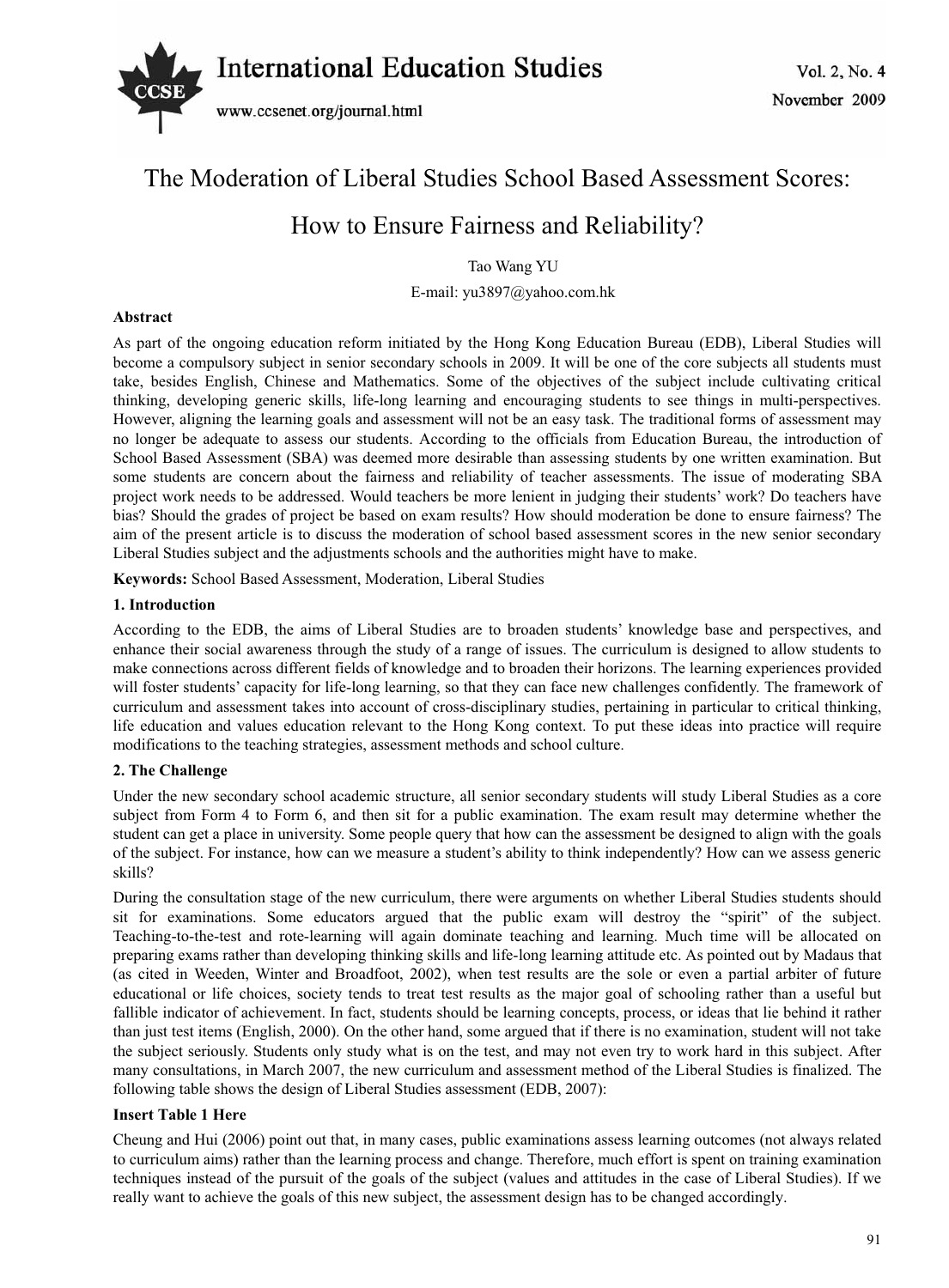## **3. Why School Based Assessment?**

Assessment can include any activity that serves to provide feedback to the teacher and students about what the students has learned (Wilson, 2005). In Liberal Studies, besides traditional examination, teachers can use essay, speech, project, performance task, etc. as SBA components. The more variety used in assessment, the more complete the picture of what the students know and can do (Wilson, 2005).The assessment practices should be aligned with curriculum planning, teaching progression, student abilities and the local school context. Students can receive timely and helpful feedback (Black, 1993) to promote learning as the assessment is continuous and formative in nature. The information collected will help to motivate, promote and monitor student learning, and will also help teachers to find ways of promoting more effective teaching and learning.

Generic skills are fundamental to helping students learn how to learn. The skills transcend specific subjects, disciplines, or applications. One of the aims of Liberal Studies is to develop in students a range of skills for life-long learning, including critical thinking skills, creativity, problem-solving skills, communication skills and information technology skills (EDB, 2007). Skills such as IT skills are easier to assess, but skills such as critical thinking skills and creativity are harder to measure. When we want to do assessment, care must be taken in explicitly defining the learning outcomes associated with generic skills. Some consensus should be developed between teachers who will provide instruction and engage in assessment of the same generic skills in the context of different subjects. Multiple assessment methods in multiple contexts should be used to ensure that the skills are in fact transferable. In the traditional ways of assessment, paper tests and essays are used. However, many generic skills are less susceptible to assessment using these methods. The introduction of SBA could be a good alternative. Teachers can consider using portfolios, projects, role play, demonstrations, presentations, etc. as parts of the SBA coursework. These are good approaches to gather evidence of learning outcomes and are more consistent with assessment for learning. Also, learners can be engaged actively in assessing their own learning. The drawbacks can be labour-intensive for students and teachers, and there might be questions about reliability.

Arter and McTighe (2001) point out that teachers at times are nervous about grading certain types of student work – like creative writing, a research report, or an oral presentation. They are even more anxious when they need to ensure that the students "will think critically" or will be "life-long learners". The Liberal Studies teachers in Hong Kong are facing similar problems. In order to make reliable judgments on students' competency in generic skills, standards, criteria and indicators are needed. Some sort of rubric is required to guide the judgment to the evidence of student achievement. Using rubrics in assessment saves time, provides timely and meaningful feedback for students, encourages critical thinking and maintains equity and fairness (Stevens & Levi, 2005). Also, rubrics provide valid and reliable assessment of student learning on the complex and hard-to-assess student outcomes.

In Hong Kong, many teachers do not have the skills and experience in instructing and assessing generic skills. It seems that there is a perceived conflict with traditional curriculum and instructional methods. The use of assessment tools such as rubric and portfolio is not common. Well-established assessment procedures and tools are not adequate at the moment. More teacher development is needed to make teachers better prepared for the new challenge.

According to the Hong Kong Examination and Assessment Authority (HKEAA), School Based Assessment is an assessment carried out by schools as part of the teaching and learning process, with students being assessed by their subject teachers and marks awarded will count towards the results of public examinations. The aims of SBA of Liberal Studies are:

- To enhance self-initiated research and organizing ability

- To enhance various generic skills

One of the disadvantages of public exam is that it only gives a snapshot or a limited sample of student's performance. Examination is summative in nature and also not very effective in assessing some of the generic skills. In contrast, SBA is more holistic and provides a more comprehensive appraisal of students' performance. Students' results are not determined by one single exam. Teachers can give feedback to enhance students' understanding of their weaknesses and strengths. Students are encouraged to learn independently. This ongoing assessment process can be used to recognize needs, provide assistance with skills, clarify directions, motivate, and guide instruction (Chapman & King, 2005). Black and Wiliam (1999) also suggest that teacher assessment which diagnoses students' difficulties and provides constructive feedback leads to significant learning gains. SBA can be used to complement public examinations. Teachers will be able to see students' continuous progress through working on a SBA project or Independent Enquiry Study (IES) over the three year period. According to the Liberal Studies: Curriculum and Assessment Guides (Secondary 4-6) (Final version March 2007) by Education Bureau:

IES is an integral component in the curriculum of Liberal Studies. It is designed to provide a self-directed learning experience which requires students to shoulder the major responsibility of learning and demonstrate self-management skills in pursuing an investigative study on a self-chosen topic, with teachers and other peer students as partners in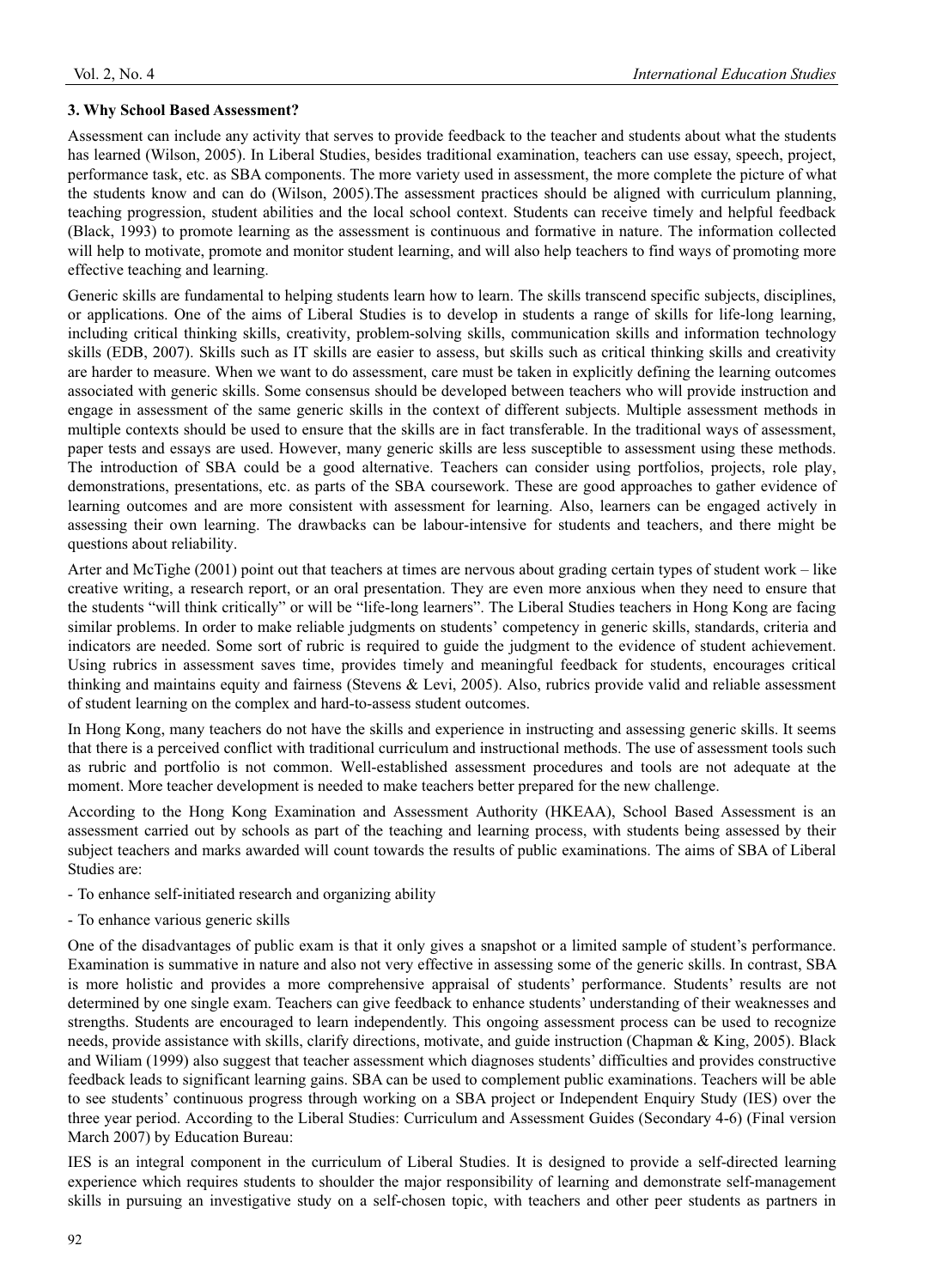#### learning.

Shepard (2005) points out that the aim of practicing formative assessment is to establish classroom practices that encourage peer assessment, regard errors as opportunities for learning, and promote shared thinking. That means we need to foster a learning culture: classrooms in which both students and teachers focus on learning rather than on grades. However in Hong Kong, when compared to many western countries, still only a small percentage of students can get a place in universities. Harsh competition among students is inevitable. In Australia, UK and USA, 82%, 51% and 64% of the students respectively can receive government subsidized higher education, but the figure for Hong Kong is only 18%. To make things worse, the student population has decreased rapidly in recent years and that means some schools are under the threats of closing down. Schools need good results to attract students. Therefore for some teachers, assessment for learning is fine, but helping students to get good grades is a matter of life and death. As Liberal Studies is entering the stage as a core compulsory subject and SBA is an important part of the assessment, many Hong Kong educators and students are concerning about the fairness of SBA and would like to understand how the system of moderation works.

#### **4. Moderating SBA coursework scores**

With the appropriate alignment with assessment criteria and learning objectives, a set of rubrics and guidelines can be produced for teachers to follow to give similar conclusions about student's work (Chase, 1999). Many students' abilities not easy to be assessed by examinations can now be evaluated through SBA. The validity of assessments is therefore improved as the assessment is measuring what it sets out to measure (Weeden, Winter & Broadfoot, 2002). Still, teachers, students and parents, are worry about the fairness of marking. Actually, teachers are best placed to judge their students' performance. They can reliably assess the performance of all students within the school in a given subject. However, when teachers make these judgments, they are not necessarily aware of the standards of performance across all other schools (HKEAA, 2007). Despite training in carrying out SBA, and even given that teachers will assess students on the same task and using the same assessment criteria, teachers in one school may be harsher or more lenient in their judgments than teachers in other schools. They may also tend to use a narrower or wider range of marks. To answer that, a moderation process will be carried out by the HKEAA to ensure the fairness of SBA. In fact, Australia and New Zealand have been using moderation methods for years. According to the New Zealand Qualification Authourity:

The main function of moderation activities is to ensure that different applications of standards remain within acceptable **limits** 

The Board of Studies in Victoria, Australia says:

Moderation is the process of ensuring that the same assessment standards are applied to students from every school doing a particular study.

In Hong Kong, the HKEAA is intending to use moderation methods to moderate SBA scores for Liberal Studies and also other subjects with SBA components, which will be examined for the first time in 2012. According to the HKEAA, the main reason for having moderation is to ensure that SBA results are comparable and fair for all students from different schools.

The commonly used moderation methods include statistical moderation, consensus moderation and expert moderation. Each method has its advantages.

In consensus moderation, groups of teachers conduct moderation meeting occasionally. The teachers select samples of student work from the same activity and brought these to the meetings. The moderation participants then scored all the samples of student work, shared their scores with the group, and then discussed variations in scoring to reach consensus. Teachers also used this to discuss instructional implications as well as reflect on their own practice.

In the state of Victoria in Australia, consensus moderation was used to moderate students' coursework. The study by Ingvarson (1990) (as cited in Roberts and Wilson, 1998) found that involvement in the consensus moderation process:

- added significantly to teachers' skills for assessing student learning;
- enhanced teachers' ability to evaluate and improve their teaching;
- significantly increased teachers' access to useful ideas for teaching;
- enhanced the quality of learning of students;
- affected positively participants' teaching in non-project classes; and
- supported, rather than intimidated, beginning teachers.

Ingvarson (1990) also reported that the positive responses increased as teachers had more experience with moderation, which again reflects the need for teachers to have time to become knowledgeable and skilled in using this process.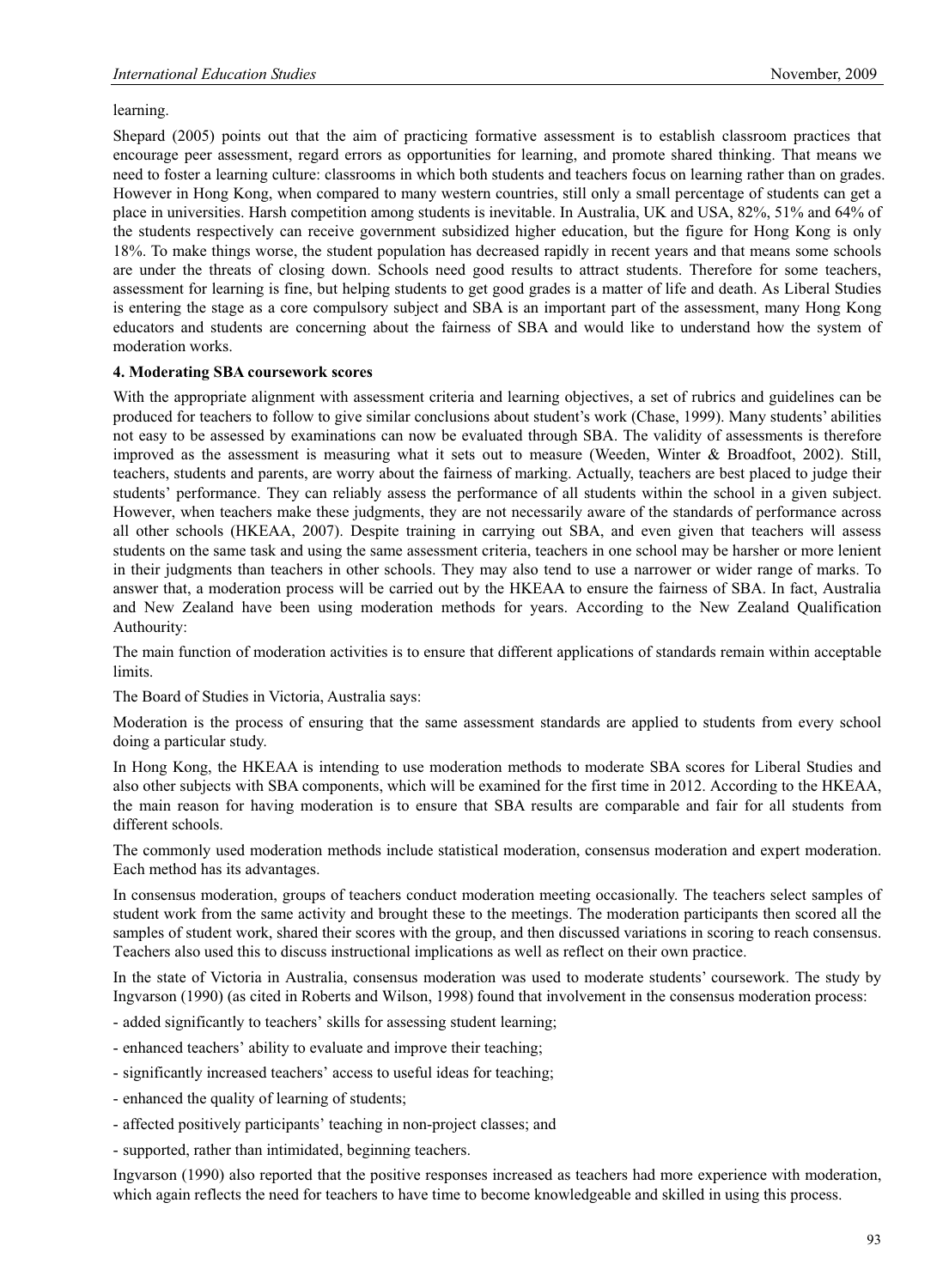The procedures of expert moderation are similar to consensus moderation except that the moderation participants are experts of particular fields. For example, if the topic of the coursework is pollution, experts in environmental protection can give their professional judgment on the quality and depth of the students' work.

The above two moderation methods are non-statistical methods or may refer as social moderation. One of the drawbacks is that consistency may still be at risk even though many moderation meetings were conducted. Different groups might reach different conclusions especially when the unit standards lack specificity or moderation participants lack experience and poses dominant personalities (New Zealand Qualification Authority, 1992). Although there are ways to address the potential problem, a great deal of human effort and time will have to be spent. For example, a representative from each local group meets in panels organized on a national basis and therefore the feedback can be used to improve consistency.

In 2000, the coursework assessment of Victorian Certificate of Education (VCE) in Australia started to include statistical moderation in the moderation process. In Hong Kong, the HKEAA will adopt the statistical moderation method in Liberal Studies School Based Assessment. Statistical moderation is a fair and impartial way of ensuring consistency of standards across schools, while maintaining the students' rank order given by the school (HKEAA, 2007; Board of Studies in Victoria, 1999). This method is particularly appropriate in situations in which there is another measure available that can be used to moderate schools' assessment. Assuming that the public examination result is a valid measure of overall level of performance of students, statistical moderation uses students' exam results to determine if any adjustment in SBA scores is needed. This method is fast, objective and less costly, but the pre-requisite is the assumption mentioned above must be valid.

A school teacher may be harsher or more lenient than teachers in other schools. The spread of students' scores given by teachers may be different as well. Statistical moderation tries to solve the two problems by adjusting the average and the spread of SBA scores of students in a given school so that they are aligned with the exam scores of the same group of students. So the mean of SBA scores may be adjusted upwards or downwards and the deviation of scores may be stretched or compressed. The SBA scores will then be comparable across various schools while the rank ordering of SBA scores within a school remains unchanged. The statistical moderation method to be employed by the HKEAA will involve eight steps. The following is summarized from "Statistical Moderation of School-based Assessment Scores, HKEAA (2007)".

Step 1: Identify moderation group.

The group is defined by all students studying Liberal Studies taught by the same teacher.

Step 2: Convert the raw scores to a scale of 100 points.

The conversion is for the purpose of calculation and comparison.

Step 3: Calculate moderation variable.

 Liberal Studies examination consists of two papers. The weighted combination of the exam scores will be the moderating variable.

Step 4: Derive moderation formula by statistical methods.

Here, outliners are excluded to avoid distortion. A candidate's moderated SBA score is a function of the predicted SBA score of the group, multiplied by a factor to take into account the relative spread of the SBA scores on the exam. The formula is like this:

$$
F(x) = x_{mean} + \beta(\overline{z} - z_{mean}) + (x - \overline{x})\frac{s_p}{s_x}
$$

where  $x =$  the SBA score of candidate

 $x_{\text{mean}}$  = the global mean of the SBA scores

 $z_{mean}$  = the global mean of the moderator variable (exam) scores

- $\bar{x}$  = the group mean of the SBA scores
- $\overline{z}$  = the group mean of the moderator variable (exam) scores
- $s_r$  = the group standard deviation of the SBA scores

 $s<sub>z</sub>$  = the group standard deviation of the moderator variable (exam) scores

$$
s_p = \sqrt{\frac{(s_x^2 + s_z^2)}{2}}
$$
 or the mixed group standard deviation

 $\beta$  = the slope calculated from regressing SBA scores on moderator variable scores, taking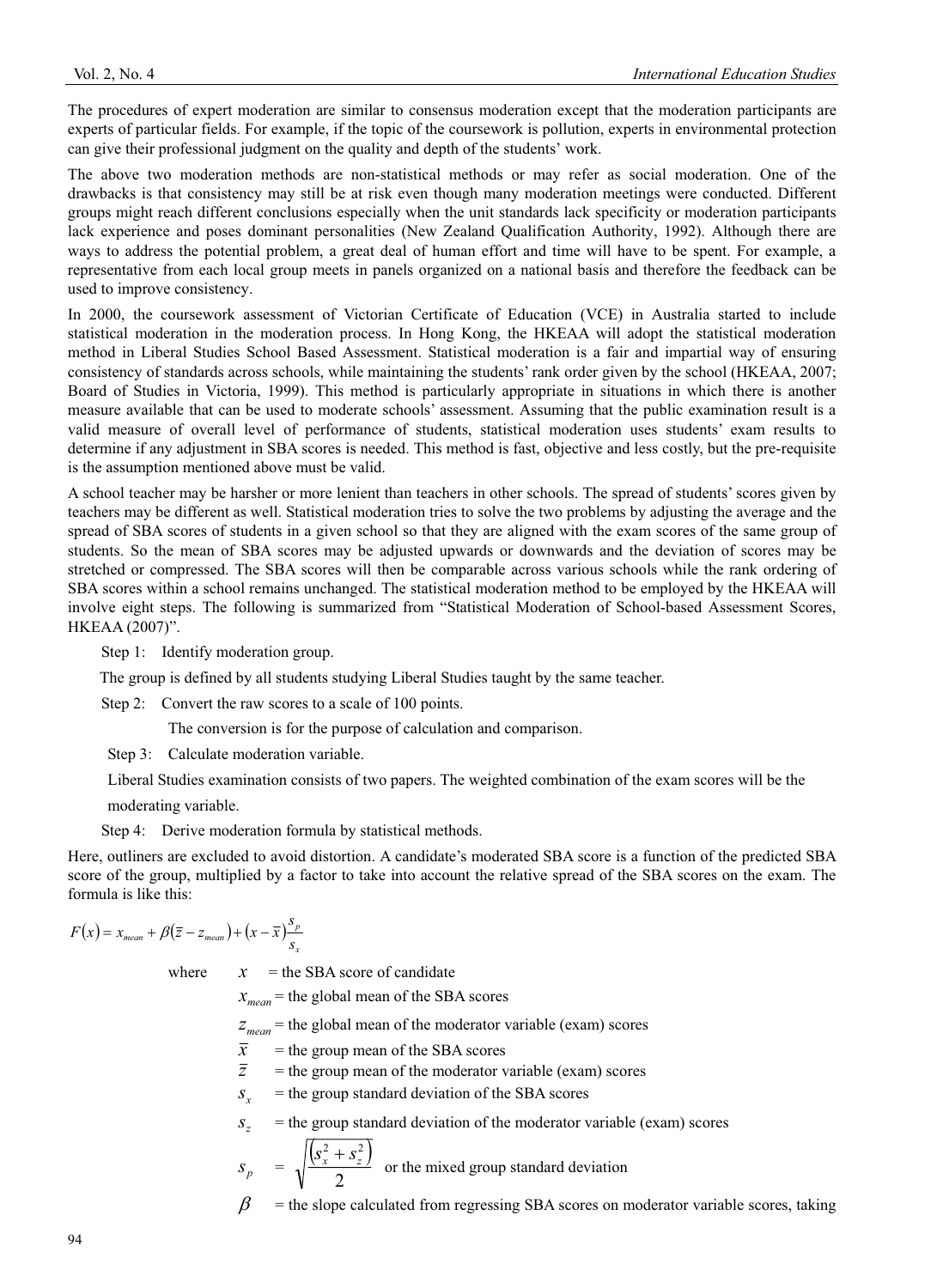into account the nesting of candidates within group

Step 5: Calculate moderated SBA scores.

Step 6: Convert moderated SBA scores back to the original SBA metric.

Step 7: Post hoc checking.

To identify outliers for individual review.

Step 8: Combine moderated SBA score with exam scores to form total subject score.

After statistical moderation, the HKEAA will send an SBA moderation report to each individual school for reference. The details include the statistics of the moderation group and comments:

Statistics of the moderation group:

#### Moderation group ID

 Mean of SBA scores Standard deviation of SBA scores Mean of moderated SBA scores Standard deviation of moderated SBA scores Number of candidates in the moderation group

Comments:

The mean of the SBA scores is (within the expected range / much higher / higher / slightly higher / slightly lower / lower / much lower than expected)

The spread of the SBA scores is (within the expected range / wider / slightly wider / slightly narrower / narrower than expected)

The report can provide useful feedback to teachers and schools to understand if they were being too harsh or the spread of score is too narrow and vice versa.

School scores may be adjusted up or down after statistical moderation and the rank order of the students remains unchanged. Individual candidates' SBA scores are not directly affected by how well they performed as individuals but as a group in the exams. To achieve the highest possible final score, a student will need to achieve the highest possible SBA score and the highest possible exam scores. This method seems fair and scientific. It is can be carried out in a very short time using very few resources. At the same time, teachers' judgments are valued in terms of preserving the rank order of students.

However, there are issues needed to be addressed. Firstly, statistical moderation relies on the assumption that the public exam is a valid measure of the overall performance of the moderating group. This assumption is valid in most academic subjects. But, what about Liberal Studies? It could be possible that the exams and SBA are measuring different things. If the whole assumption is invalid, the whole statistical moderation has little use. The objective of Liberal Studies coursework is to enhance self-initiated research, organizing ability and various generic skills (HKEAA, 2007). So SBA is to measure the above skills. The public exam claims to measure the overall performance of students. Therefore, it must at least include some items to assess students' research, organizing and generic skills. Even though we can design such items for written exams, they may not be most effective and reliable. Perhaps the abilities measured in the exams are highly correlated to the abilities measured in SBA. Therefore, the exams need not cover what SBA is supposed to assess, and can provide an accurate prediction. But we need evidence for that. Also, if that is the case, a paradox appears. If we can use public exam to measure what SBA is measuring, then why not just use public exam? And yet, we are using SBA to measure the skills public exam cannot measure, as said by the HKEAA (2007): "Certain components of some curricula cannot be assessed within the context of a written examination, and this can be complemented by SBA." As we can see, the exam and the SBA are complementing each other. They are probably not measuring the same things. The New Zealand Qualifications Authourity (1992) comments on the major technical difficulties with the method: "The dissimilarities between the elements assessed in the test and those outside the test may render the scaled results invalid."

In statistical moderation, there is no human intervention. This could be a good thing as it eliminates subjectivity. However, before the moderation process begins, the rank order of a moderating group is solely determine by one single teacher and nobody else. Although teachers are professionals with professional ethics, they might still have their preferences. Students may present their work in very distinct and sometimes creative formats. Their work can demonstrate the range and depth of a student's learning, knowledge and skills over time and across different contexts.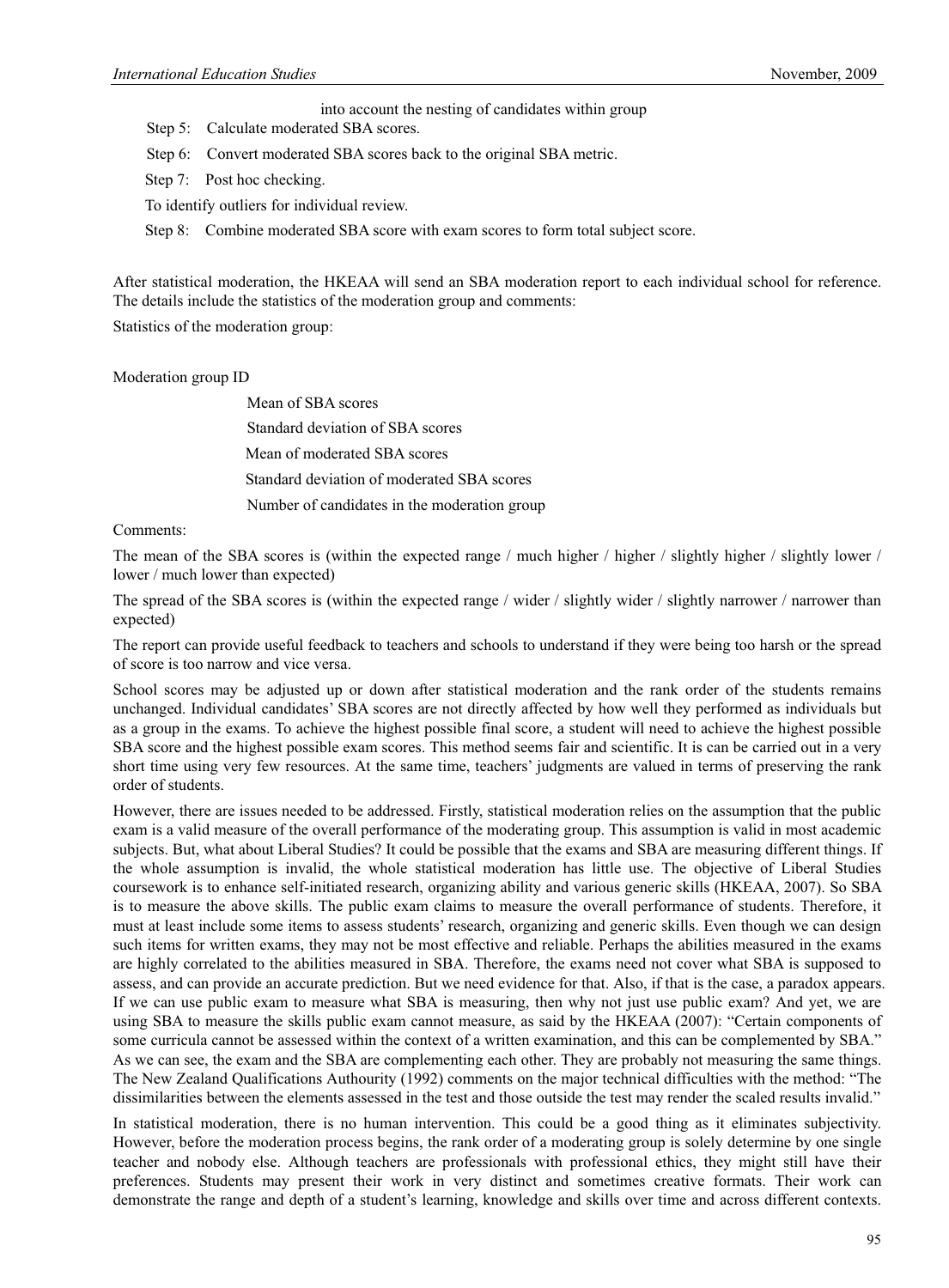Students are actively involved in the selection of materials which provides opportunities for reflection and gives them a sense of ownership. It is unavoidable that different teachers may favour different ideas. Reliability refers to the consistency of assessment results (Gronlund, 1998). It is possible that the rank order of a group may be different if it is determined by other teachers. Hence, the reliability of teachers' marking may be at risk as there are no moderation meetings, no external assessors and no common assessment tasks. The problem may escalate if the number of students in the group is small.

Another drawback is that there is little chance for professional development and sharing of ideas which can provide invaluable feedback to teaching and learning. Just providing the moderation report to schools is probably not as effective as teachers of different schools discussing and marking coursework together.

The HKEAA should use Australia's experiences as reference. On top of statistical moderation, the Board of Studies in Victoria, Australia uses cross-marking and common coursework tasks to increase the comparability of school assessment. Cross-marking of carefully selected samples of student work can help teachers to establish a common application of the assessment criteria and marking scheme for each task. Each teacher can then ascertain the extent to which the marking standards need to be adjusted to align with the common standard. Since the coursework tasks set by the teachers may vary and the ways students present their work may be very different, choosing a few tasks from a pool of common coursework tasks can help to achieve comparability.

Any adjustment to students' score is determined by the exam scores for the whole group, not by the student's own exam score. Therefore, some people concern that high-performing students will have their scores reduced simply because they are in a low-performing group. In Australia, the moderation procedures used can eliminate that at the top end of the scale by setting the highest moderated score to be equal to the highest exam score. The procedures can also eliminate the reverse situation at the bottom end of the scale. However, the HKEAA does not have such procedures. Rather some outliners are temporarily excluded from calculation to avoid distorting the moderation results. In figure skating competition, the bottom two and top two scores are eliminated and the remaining eight scores are then averaged. This is based on the assumption that the high and low scores are biased. But a biased judge could have given biased marks throughout. The critical question is the judge's consistency in interpreting the scoring system consistently all the time. The Liberal Studies SBA will also face the problem of identifying biased markers. The use of Item Response Theory and Many-Faceted Rasch Model could be the answer. The model uses shared marking to establishing consistent severity levels of markers. Then Rasch Model is used to determine the markers severity level. As linked data (items are marked by more than one markers to form links) are necessary, the judging plan needs to be carefully designed. The Many-Faceted Rasch Model is simplified as follows:

Log( Pr(correct response)/Pr(incorrect response)) =  $B_i - C_j - D_k$ 

or

 $Pr(\text{correct response}) = \frac{e^{Bi - Cj - Dk}}{1 + e^{Bi - Cj - Dk}}$ 1 *e e*  $\ddot{}$ where  $B_i$  is the ability of the i<sup>th</sup> student  $C_i$  is the difficulty of the j<sup>th</sup> item  $D_k$  is the severity of the k<sup>th</sup> marker

In here, there are three facets or three factors  $(B_i, C_i, D_k)$  which may affect the probability of getting a correct response. After data input and calculation using the software "Facets", the model will then give us outputs such as marker consistency, bias analysis and marker discrimination. Markers who were too lenient or too harsh are identified when the data and the model does not fit. Follow up actions such as re-training, cross-marking and double marking can then be taken.

Over the past 20 years, many examination bodies have adopted SBA to improve the quality of teaching, learning and assessment. In Hong Kong, the weighting given to Liberal Studies SBA is only 20%. In Australia and UK, the weighting is about 50%. Provinces in Canada have up to 100% SBA and the International Baccalaureate (IB) has a heavy emphasis on SBA supported by teacher moderation arrangements. Chan and Cheung (2007) point out that Liberal Studies aims at helping students to acquire important skills, knowledge and work habits that cannot readily be assessed or promoted through paper-and-pencil testing. The outcomes are essential to learning within the disciplines and also valued by tertiary institutions and employers. Furthermore, the SBA activities are probably more enjoyable and meaningful to students. Therefore if we consider the nature of Liberal Studies and overseas experiences, giving SBA a 20% weighting may be too conservative. But why people have reservation? Survey results indicate that schools and teachers have divergent views as to whether SBA is doable and whether the effort required by teachers and students is reasonable (Chan & Cheung, 2007). From the responses of many schools that they believe they are expected to do all things they have done in the past as well as carry out SBA as an extra responsibility. Uncertainties and increase in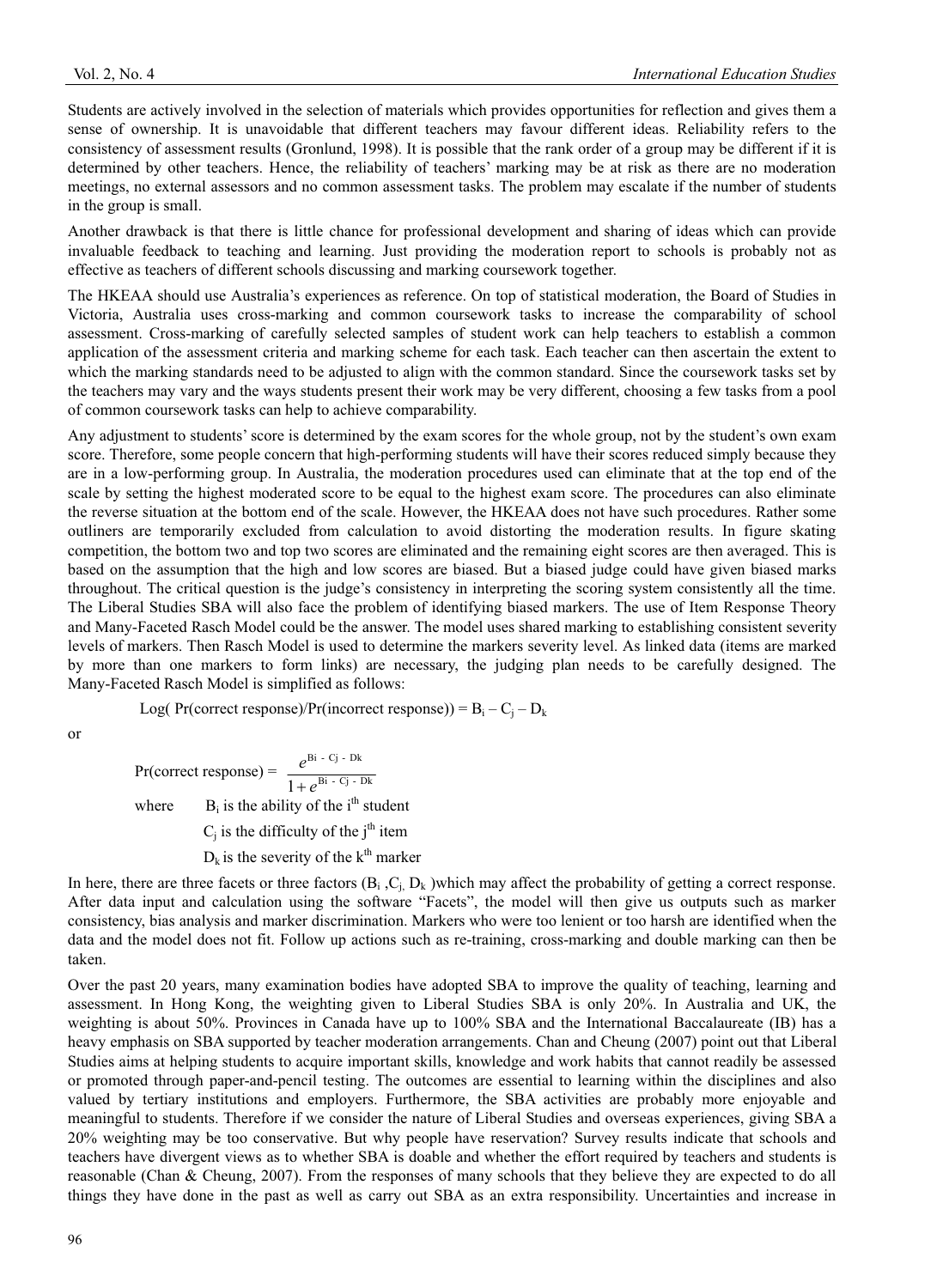workload are teachers' main concerns. The solution to the overloading problem is to integrate SBA with teaching programmes so that SBA will become a natural part of daily work and replace some of the traditional assessment practices within schools. All schools will start offering Liberal Studies in 2009. But not all teachers have the experience in implementing SBA. The HKEAA has to organize professional development programmes and provide exemplars and detailed guidelines to strengthen teachers' understanding of SBA and to ensure the consistency of teachers' assessment. Fortunately, the HKEAA has promised to publish detailed guidelines on how to implement Liberal Studies SBA, and also provide training for future Liberal Studies teachers.

## **5. Conclusion**

The education reform Hong Kong currently undergoing composes of many initiatives. The introduction of Liberal Studies is only a small part of it. Nevertheless, it is affecting the education community. The traditional mode of teaching, learning and assessment is no longer adequate. Teaching without learning is a worthless exercise, and hence the assessment of whether students have learned is integral to the process of education. Teaching is a process to obtain our goal of learning, as the desired outcome. Assessment is the process used to determine whether the outcome was met (Wilson, 2005). The learning goals of Liberal Studies include developing many skills difficult to be assessed by written exams. Once the problems of fairness and overloading are solved, SBA could be a suitable platform for assessing generic and thinking skills as well as practicing learning-oriented assessment.

### **References**

Arter, J., & McTighe, J. (2001). *Scoring rubrics in the classroom.* Corwin Press, Inc.

Bedford, J. (2002). *Washback – the Effect of Assessment on ESOL Teaching and Learning.* http://www.tki.org.nz/r/esol/esolonline/secondary\_mainstream/research/nzresearch/jenni\_bedford/jenni\_bedford.pdf [Accessed on  $8<sup>th</sup>$  July 2007].

Black, P. (1993). Formative and summative assessment by teachers. In *Studies in Science Education*, 21, 49-97.

Black, P. & Wiliam, D.(1999). *Assessment for learning: Beyond the Black Box*. Cambridge.

Board of Studies, Victoria, Australia (1999). *Statistical moderation of VCE coursework.* 

Chapman, C. & King, R. (2005). *Differentiated assessment strategies. One tool doesn't fit all.* Corwin Press.

Chan, K. K., & Cheung, F. (2007). *School-based assessment: Changing the assessment culture.* HKEAA.

Chase, C. I. (1999). *Contemporary assessment for educators.* Longman.

Cheng, Y. C., Chow, K. W. & Mok, M. M. C. (2004) (Eds.). *Reform of teacher education in Asia-Pacific in the New Millennium. Trends and challenges.* Kluwer Academic Publishers.

Cheung, W. K. & Hui, P. K. (2006) *Liberal Studies.* http://www.ln.edu.hk/mcsln/liberal14.html [Accessed on 20th July 2007].

Education Bureau (jointly prepared by the Curriculum Development Council and the Hong Kong Examinations and Assessment Authority) (2007). *Liberal Studies: Curriculum and Assessment Guides (Secondary 4-6) (Final version) (March 2007).* 

Education Bureau (2004).*Reforming the Academic Structure for Senior Secondary Education and Higher Education - Actions for Investing in the Future.* 

English, F. W. (2000) *Deciding what to teach and test. Developing, aligning and auditing the curriculum.* Corwin Press, Inc.

Glasersfeld, E. V. (1989). Learning as a constructive activity. In *Developments in learning and assessment.* P. Murphy and B. Moon (eds.). The Open University.

Gronlund, N. E. (1998). *Assessment of student achievement. 6th edition.* Allyn & Bacon.

Hong Kong Examination and Assessment Authority (HKEAA) (2007). *Statistical Moderation of School-based Assessment Scores.*

New Zealand Qualifications Authourity (1992). *Designing a moderation system.* 

Roberts, L. & Wilson, M. (1998). *An Integrated Assessment System as a Medium for Teacher Change and the Organizational Factors that Mediate Science Teachers' Professional Development.* University of California, Berkeley.

Shepard, L. A. (1997). *Measuring achievement: What does it mean to test for robust understanding?* William H. Angoff Memorial Lecture Series. Princeton, NJ: Educational Testing Service.

Shepard, L. A. (2005). Link Formative Assessment to Scaffolding*. Educational Leadership / November 2005.* 

Stevens, D. D. & Levi, A. (2005) *Introduction to Rubrics.* Stylus Publishing.